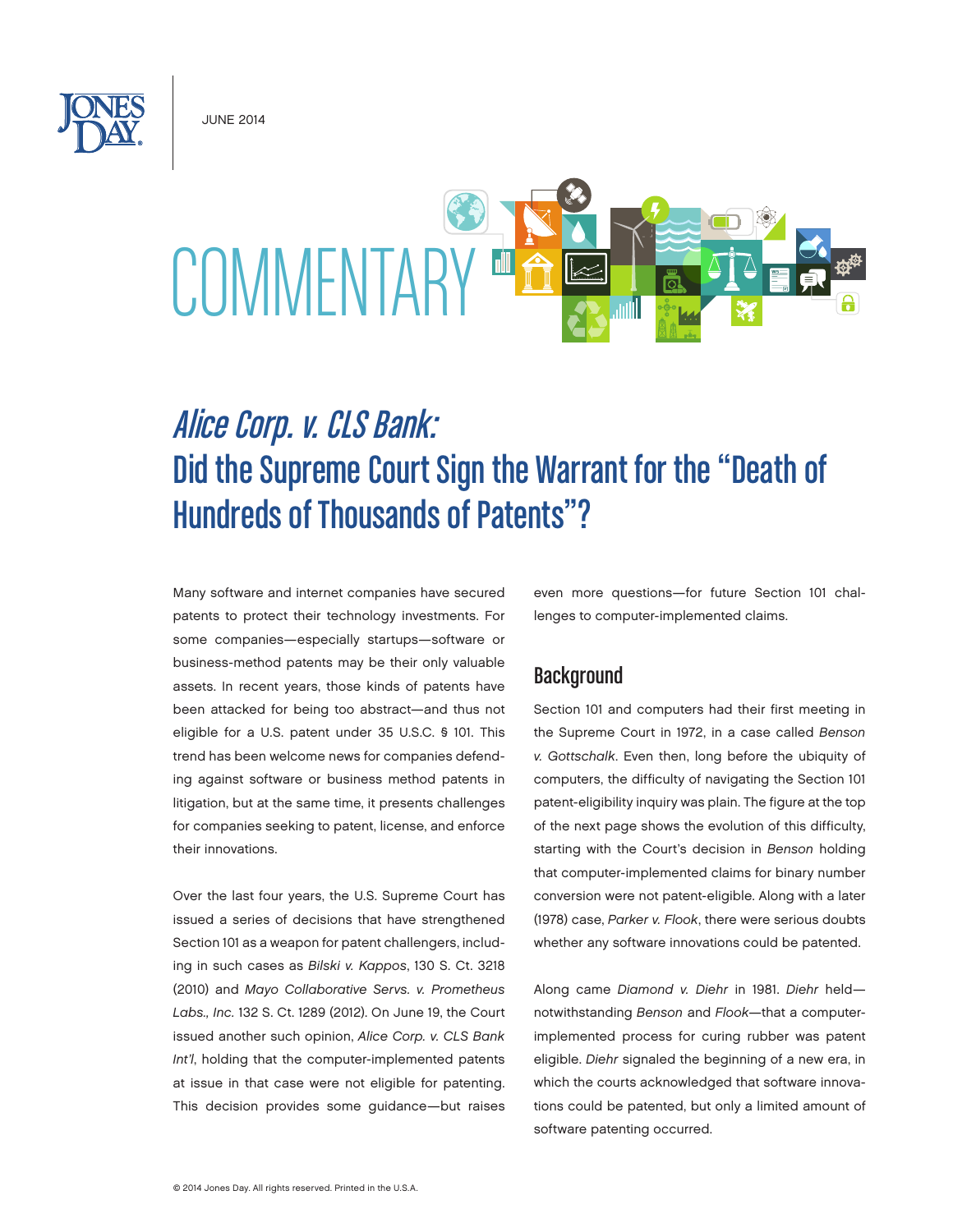

A year later, in 1982, the U.S. Court of Appeals for the Federal Circuit was created by Congress, with the explicitly stated purpose of bringing uniformity to the patent law in order to "strengthen the United States patent system in such a way as to foster technological growth and industrial innovation." And that court, when given the opportunity, made the patent environment more favorable to software patents. Between 1994, when the Federal Circuit decided *In re Alappat*, and 1998, when it handed down its decision in *State Street Bank*, the Federal Circuit's decisions ushered in a new era of hyperactivity in the area of software and business-method patents. This period of time also coincided with the "dot-com era" and the associated boom in the U.S. economy; indeed, the dotcom sector was engaged in an intense pursuit of businessmethod patents at this time.

An adjustment was inevitable, as many began to question the plethora of business-method and software patents being issued by the U.S. Patent and Trademark Office. And that adjustment came in the form of several subsequent decisions, starting in 2008 with the Federal Circuit's *Bilski* decision (affirmed by the Supreme Court in 2010), which used Section 101 of the Patent Act to curtail both software and business-method patents.

Against this backdrop, the courts tackled the financial-related computer patents of Alice Corporation. These patents relate to a computerized platform to eliminate risk in conducting financial transactions between two parties by using a neutral intermediary. The neutral intermediary, essentially an escrow, ensured that each party met its respective obligations before any obligations were actually exchanged.

Both the district court and the Federal Circuit found Alice's patent claims ineligible for patenting under 35 U.S.C. § 101. The Federal Circuit heard the case *en banc*—meaning with all of its active judges, not just a three-judge panel, sitting to hear and decide the case—and issued a decision holding that Alice's patent claims were ineligible under Section 101. But the judges were unable to agree *why* this was the case. The decision was accompanied by hundreds of pages of opinions, authored by five different judges, but none commanding a majority of the 12-judge court. *CLS Bank Int'l v. Alice Corp.*, 717 F.3d 1269 (Fed. Cir. 2013) (*en banc*). Alice sought review from the U.S. Supreme Court, which was granted last spring.

## The Supreme Court's Two-Prong Analysis

The Supreme Court unanimously affirmed the Federal Circuit's decision that Alice's claims were ineligible because they "are drawn to the abstract idea of intermediated settlement" and "merely require [a] generic computer implementation [that] fails to transform that abstract idea into a patent-eligible invention." The Supreme Court primarily relied on the Section 101 analytical framework outlined in *Mayo* (a case involving medical diagnostic methods) in affirming the Federal Circuit's plurality decision invalidating Alice's patent claims.

The *Mayo* framework asks two questions. First, are the claims at issue directed to "abstract ideas," "laws of nature," or "natural phenomena," each of which is categorically ineligible for patenting? One of the challenges in making this first inquiry, of course, is that every patent claim has an "idea," or a "law of nature," or a "natural phenomenon" (or some combination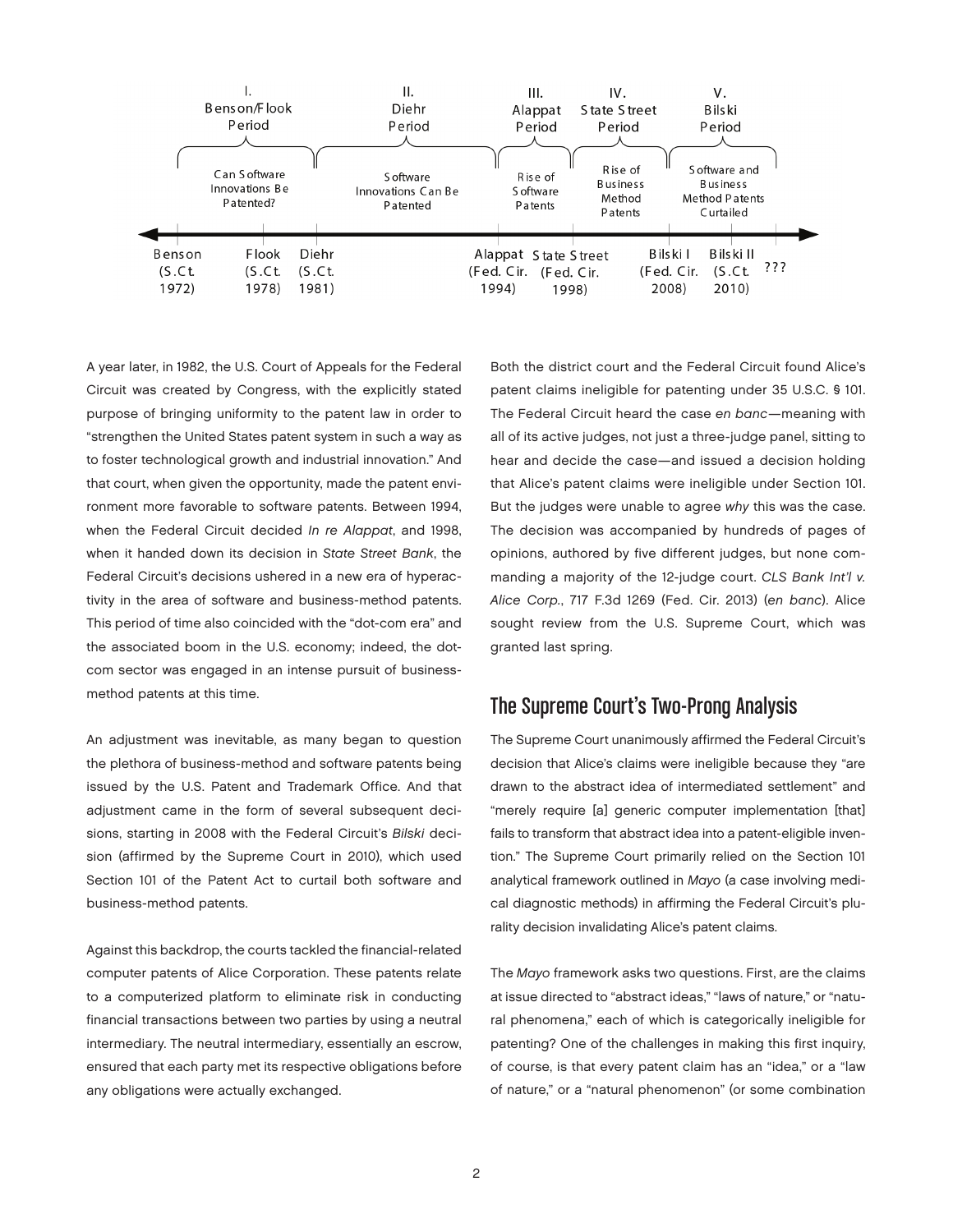of the three) at its core. Another challenge, regularly present in cases (like *Alice*) that involve computerized or businessmethod patent claims, is that the Court has never provided a definition of what constitutes an "abstract idea." Instead, the Court was left to draw upon its prior decisions for examples:

- Benson (1972): claims for an algorithm to convert binary coded decimal numerals into pure binary form constituted a patent-ineligible abstract idea.
- Flook (1978): mathematical formula for computing "alarm limits" in a catalytic conversion process constituted a patent-ineligible abstract idea.
- Bilski (2010): method for hedging against the financial risk of price fluctuations is a fundamental concept in economic practice and therefore constitutes a patentineligible abstract idea.

Using these decisions as a guide, the Court looked to Alice's claims and deemed them essentially indistinguishable from the business-method claims deemed ineligible in *Bilski*, because—like *Bilski*'s "hedging" method—Alice's claims were drawn to the concept of intermediated settlement, i.e., the use of a third party to mitigate settlement risk: "Like the risk hedging in *Bilski*, the concept of intermediated settlement is 'a fundamental economic practice long prevalent in our system of commerce.'" Accordingly, the Court concluded that Alice's claims are directed to an abstract idea.

The Court then turned to the second question asked by its recent Section 101 decisions: Do the claims contain an "inventive concept" that is sufficient to transform the claimed abstract idea into a patent-eligible application? The Court again turned to its earlier decision in *Mayo* for guidance: "*Mayo* made clear that transformation into a patent-eligible application requires 'more than simply stat[ing] the [abstract idea] while adding the words 'apply it.''"

*Mayo* was instructive in what type of transformation would be insufficient for the second prong. In *Mayo*, the claims involved methods for determining a patient's metabolite levels that were already "well known in the art." Simply appending conventional steps (i.e., steps "well known in the art"), specified at a high level of generality, was not "enough" in *Mayo* to supply an "inventive concept" that could transform the claims into a patent-eligible application.

Applying *Mayo* to Alice's claims, the Court reviewed each step of Alice's representative method claim and concluded that it did little more than say "implement this abstract idea using a general-purpose computer." For example, the step of "obtaining start-of-day balances based on the parties' realworld accounts at exchange institutions" constituted a "wellunderstood, routine, conventional" activity previously known to the industry and thus did not supply an "inventive concept" sufficient to show eligibility for patenting under Section 101.

The Court's 1981 decision in *Diehr* provided the Court with an opportunity to contrast, by example, what the Court viewed as necessary to show patent eligibility—the presence of a method step reciting nonconventional activities. In *Diehr*, a thermocouple device was used in a nonconventional way for recording temperature measurements within a rubber mold, thereby providing the needed "inventive concept." According to the *Alice* Court's interpretation of *Diehr*, the computer aspects of the patent claim (for reading temperature measurements of a rubber mold and repeatedly recalculating the remaining cure time) did not contribute to the patent-eligibility of the invention.

*Mayo*'s second prong not only examines the claim elements individually but also "as an ordered combination." In *Alice*, viewing the representative claim as whole did not change the Court's conclusion; the claim did not solve a technological problem or improve the functioning of the computer itself or any other "technology or technical field." "Instead, the claims at issue amount to 'nothing significantly more' than an instruction to apply the abstract idea of intermediated settlement using some unspecified, generic computer." According to the Court, "that is not 'enough' to transform an abstract idea into a patent-eligible invention."

Alice's computer system and computer-readable medium claims suffered the same fate as its representative method claim. Despite the presence of hardware and computerized functions, the Court concluded that in essence the system and computer-readable medium claims merely recite generic and conventional computer components for implementing the same abstract idea as the representative claim. Accordingly, the Court found that these claims, too, lacked an "inventive concept" sufficient for patent eligibility.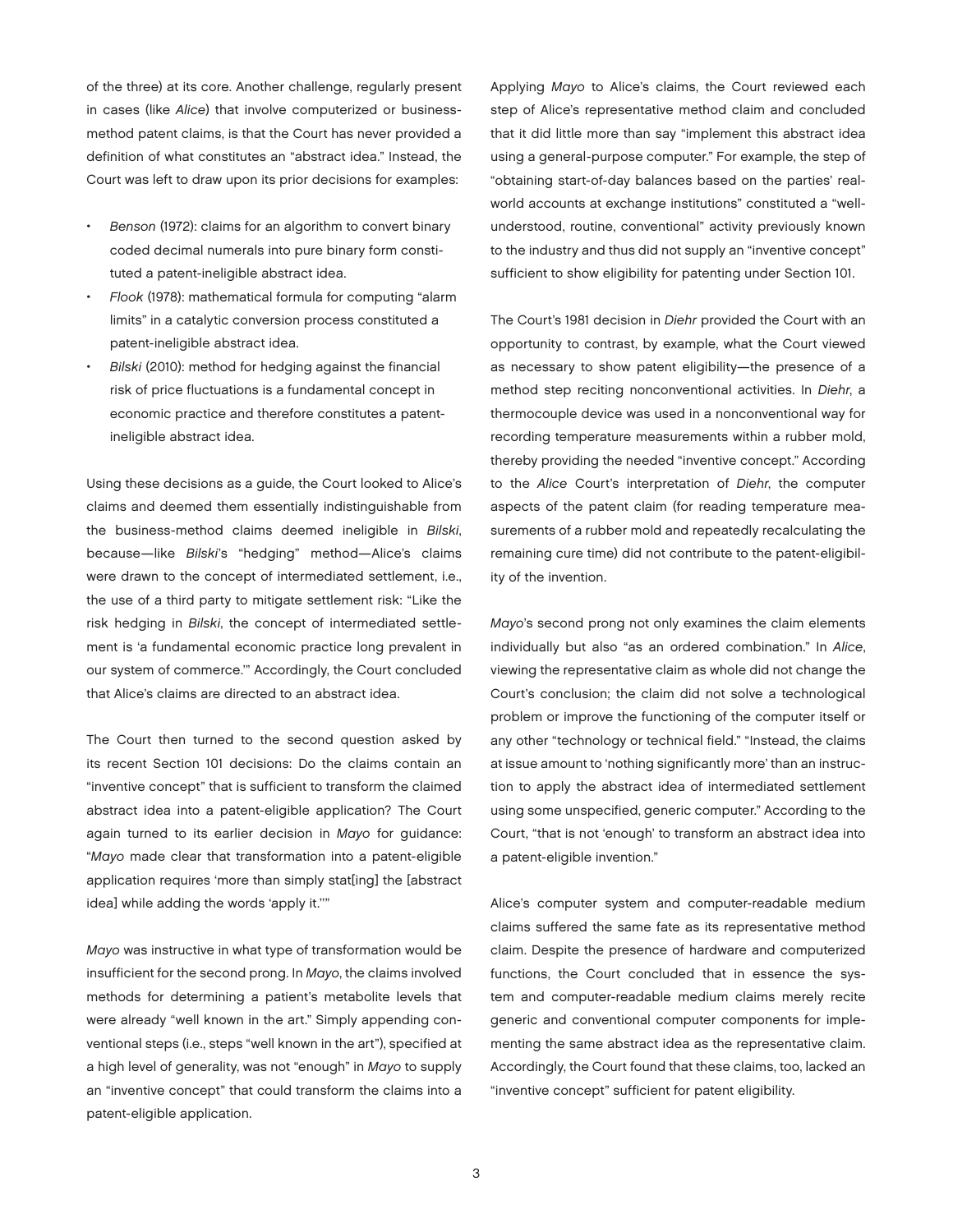## The Future of Computer Software and Business Method Patents

At this point, the *Alice* opinion raises more questions than it answers:

Is this the End of Software Patents? One of the dissenting opinions from the Federal Circuit had predicted that its decision, if affirmed, would be "the death of hundreds of thousands of patents." While some patent claims may be invalidated based on the *Mayo* framework, as applied by the Supreme Court in *Alice*, it is unlikely that this decision is the death knell for all software patents. The Court made a point to note "that many computer-implemented claims are formally addressed to patent-eligible subject matter." Thus, the Court recognized that software claims that do improve the functioning of a computer or improve other technology or a technical field, as well as potentially other categories of software innovations, may be eligible for patent protection.

Will Business-Method Patent Claims Be Subjected to a Higher Level of Scrutiny than Other, More Technical Claims? In a concurring opinion, Justices Sotomayor, Ginsburg, and Breyer reiterated their stance from *Bilski*, where they (along with now-retired Justice Stevens) argued for a categorical rule that business-method claims are not patentable. While the Court's opinion in *Alice* does not expressly make a statement that heightened scrutiny should be applied, the observed result of *Bilski* and now *Alice* implies that a significant contingent of the Court is uncomfortable with any amount of patent protection for business-method inventions. When performing the initial "abstract idea" inquiry, it appears that the Court may lean in favor of finding an abstract idea when "business concepts" are involved. This, in effect if not in so many words, would create a higher bar for such patents. Companies pursuing protection for such subject matter should consider taking affirmative steps to tie their inventions to improvements of technology or technological fields.

What Will the Patent and Trademark Office, the Federal Circuit, and Lower Federal Courts Do with the Vague Tests Articulated by the *Alice* Court? Will they endeavor to give meaning to the term "abstract idea"? Will they seek to articulate the outer limits of an "inventive concept" and when additional steps will be "enough" to demonstrate that one is present? How much "more" is needed to satisfy the Court's unelaborated requirement, first announced in *Mayo*, that eligible patent claims must recite "significantly more" than just the ineligible law of nature (or abstract idea) and routine applications thereof?

How Will the Federal Circuit—in Future Cases—Address the Supreme Court's Application of the "Inventive Concept" Inquiry from *Mayo* to a Software/Business Method Patent? In the Federal Circuit's *Alice* decision, the court paid little attention to the "inventive concept" language of *Mayo*, with one opinion stating that those judges "do not read the [Supreme] Court's occasional use of [the 'inventive concept'] language in the § 101 context as imposing a requirement that such limitations must necessarily exhibit 'inventiveness' in the same sense as that term more commonly applies to two of the statutory requirements for patentability." The Supreme Court emphatically disagreed, holding that the second step of the patent-eligibility analysis requires an examination of "the elements of the claim to determine whether it contains an 'inventive concept' sufficient to 'transform' the claimed abstract idea into a patent-eligible application." Will the Federal Circuit take this instruction to heart in future cases?

Is this a Resurrection of the "Technological Arts Test"? At points across the history of software and business-method patents, the "technological arts test"—under which patents supposedly should not issue for claimed inventions falling outside the "technological arts"—arose as a possible measuring stick under Section 101. The Federal Circuit in *In re Bilski*, 545 F.3d 943 (Fed. Cir. 2008), found the technological arts test unworkable because the meanings of the terms "technological arts" and "technology" are disputed and ambiguous. In *Alice*, the Supreme Court at several points looked to the technological aspects of the claimed subject matter, including whether the claims address a technological problem. This implies that claims having a more significant technological foundation are more likely to recite patentable subject matter (consider, for example, the Court's statement that Alice's "claims do not, for example, purport to improve the functioning of the computer itself… [n]or do they effect an improvement in any other technology or technical field"). Thus, the *Alice* decision could represent the Court's acceptance of at least some aspects of the technological arts test.